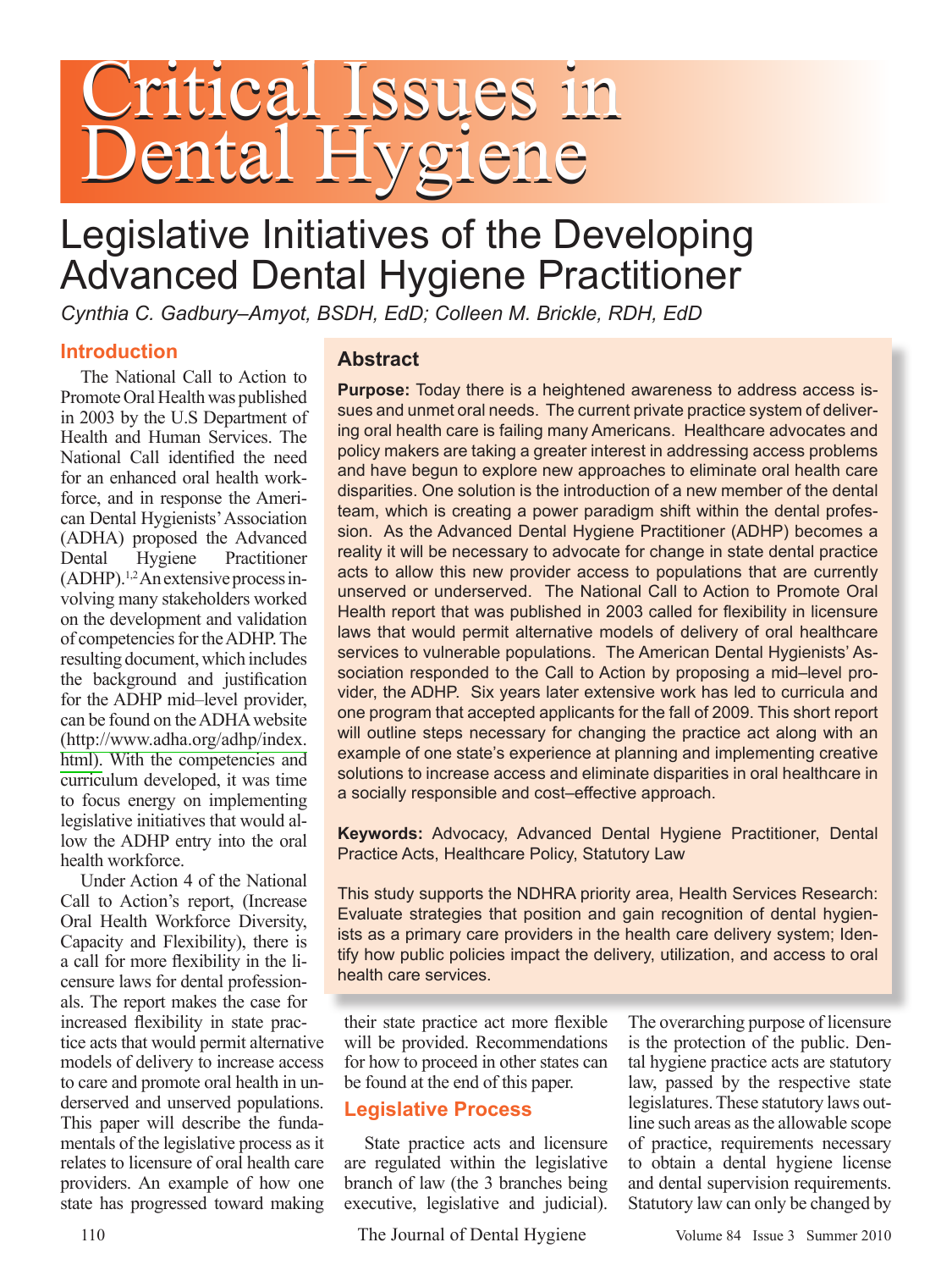the state legislature.

The state legislative process generally includes 2 legislative bodies, the Senate and the House of Representatives. In order to make any statutory changes, it is necessary for a concept (bill) to become a law. Both houses (Senate and House of Representatives) must pass a bill after it has spent time in specific committees, which may amend or make changes to each respective bill. It is not unusual for a bill to "die" in committee only to have the most vital ideas added to a totally different bill. This process functions as a political compromise between legislators. If both houses fail to pass a bill, the bill will not become a law. If both houses pass the bill, it is necessary for the governor to sign it into law, or if the governor vetoes the bill, both houses have the ability override the veto by a two-thirds majority vote.

When state lawmakers enact legislation, the details of implementation are often left to state agencies. A mechanism commonly used to implement legislation is rulemaking. A rule is a statement of general applicability that implements and interprets law or defines the practice and procedure requirements of an agency of a state government. In other words, rulemaking is lawmaking in areas which the legislature has decided are too specific or too detailed to be handled by legislation, such as dentistry and dental hygiene. The legislature therefore delegates its lawmaking power to an agency (such as state dental boards) by passing a law granting rulemaking authority to the agency to adopt rules pursuant to the approved legislation. In dentistry and dental hygiene, these state agencies are generally appointed by the governor. State dental boards (executive branch) are responsible to the legislature to regulate the practice of dentistry and dental hygiene in their respective states. Some of the functions carried out by state dental boards generally include:

- Determination of the qualifications of applicants for licensure to practice
- Issue of licenses to those persons

who meet the standards of professional competences set forth in the statues

Maintaining high standards of professional competence and ethical conduct among members of the profession through the requirement of continuing education for licensure

The rule–making process is ongoing, and state dental boards may promulgate rules at any time, provided they follow the provision of the law or statute. A rule can be changed by the board or by a person petitioning the board to promulgate, amend or repeal a rule. Clearly, it is in the best interest of dental hygiene to work toward legislative changes in the practice act passed by state legislators that result in statutory law, rather than a rule or regulation that has the potential to be changed by a dental board which may or may not be representative of the profession of dental hygiene.<sup>3</sup>

While efforts to legislate an increased scope of practice for dental hygienists as ADHPs sounds relatively simple in theory, in practice it is quite complex. In the United States, individual states have differing requirements for licensure to practice, and not all states offer reciprocity of licensure (which means if a dental hygienist is licensed in one state another state will recognize that license and grant the dental hygienist licensure in their state). This system of licensure is possible because the U.S. Constitution reserves many rights to the states, and regulation of occupational licenses is deemed to be a state's right. This constitution law was observed as early as 1898 when a U.S. Supreme Court decision authorized states to set their own requirements for licensure of physicians.<sup>4</sup> This decision still serves today as the basis for supporting state over federal regulations in health care licensure, including dental hygiene. The prospect of 50 different licensing bodies (in 50 U.S states) agreeing to mutual licensure recognition is highly unlikely. This is why it is important as a licensed dental hygiene practitioner to understand how the legisla-

The Journal of Dental Hygiene

tive process works in your individual states when advocating and lobbying for a workforce change, such as the ADHP. A recent effort by one state to address Action 4 of the National Call to Action Report (Increase Oral Health Workforce Diversity, Capacity and Flexibility) is instructive for dental hygienists across the country.

# **Case Report: The Minnesota Story**

The political culture in Minnesota has historically valued the concept that government exists to achieve goals that are in the public's best interest.<sup>5</sup> The government is given a broad role in permitting legislators to initiate new programs as long as they can be justified as being beneficial to all Minnesotans.

In 1969, Minnesota became the first state to establish and implement a continuing education requirement for relicensure of dentists and dental hygienists.<sup>6</sup> In 2001, the Minnesota Legislature brought forth statutory language and passed the "Limited" Authorization for Dental Hygienists." This legislation, commonly referred to as the "collaborative agreement" language, authorizes dental hygienists to serve as "gateways" to oral health promotion and primary preventive oral health services in a health care facility, program or nonprofit organization utilizing a collaborative agreement with a Minnesota licensed dentist. In 2007, the Minnesota legislature embarked on addressing oral health workforce issues through the creation of a new midlevel practitioner.

A partnership was formed in late 2005 between Metropolitan State University and Normandale Community College allowing these institutions to take a pivotal leadership role in advancing the concept of a new practitioner model in dental care. For the majority of 2006, these partners collaborated in the completion of a lengthy Minnesota State Colleges and Universities new program application, which received final approval in November 2007. The new programs were a baccalaureate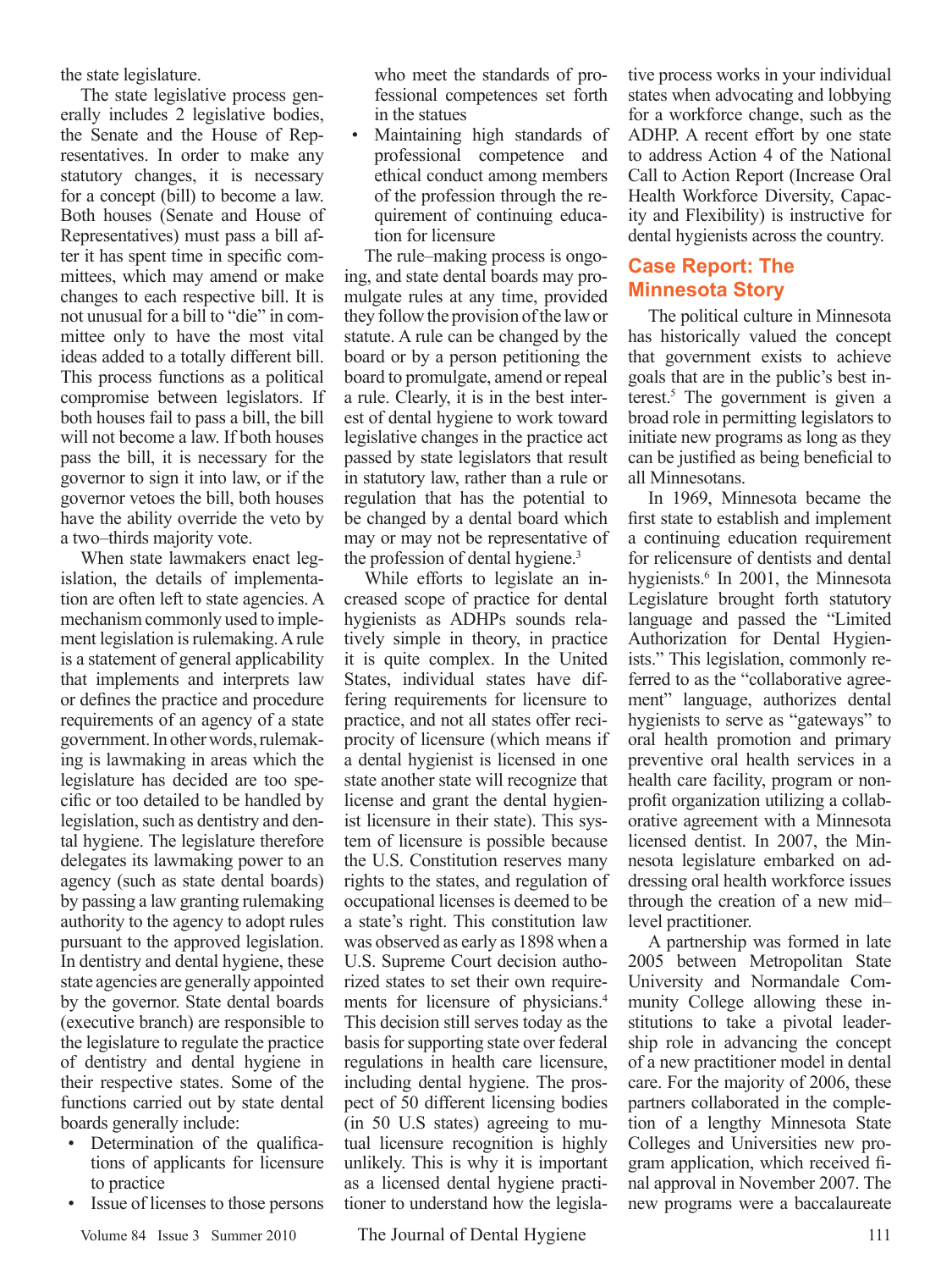degree completion program, a postbaccalaureate certificate program and an oral health care practitioner master's of science (to be credentialed as an ADHP). During the application process, letters of support had to be solicited indicating the need for the development of these new programs. Advocacy efforts during 2006 paved the way for building valuable, sustaining relationships with influential community leaders and organizations. The one common theme voiced by the community partners was that the current workforce simply cannot meet the oral health needs of Minnesotans, especially the young and old. The ADHP was seen as one solution to increase access to oral health care to address unserved and underserved vulnerable populations.

During the 2007 legislative session, it was determined that one strategic initiative was needed to educate not only legislators and the public at large but dental hygienists and dentists on how a new approach was needed to provide additional, affordable, sustained access to the oral health care system. Before any legislative and public policy changes could be planned, dental health care professionals needed to become engaged and learn about the problems unserved and underserved vulnerable populations face on a daily basis.

Informal legislative visits with House and Senate members resulted in potential authors for future legislation as well as advice and direction. However, the consistent message was the need for the Minnesota Dental Hygienists' Association (MnDHA) to continue discussion with the Minnesota Dental Association to avoid a controversial turf battle.

At the conclusion of the 2007 legislative session, a legislative commission on health care access reform was formed to make recommendations to the 2008 legislature on steps needed to achieve the goal of universal oral health care coverage for all of Minnesota. Over the next 6 months, different subcommittees held open forums and hearings to address health care access. Two different subcommittees addressed workforce issues. and the MnDHA was able to provide testimony regarding the ADHP. The final report was submitted to the legislature on January 15, 2008, and included a recommendation to explore a new dental mid-level practitioner during the 2008 legislative session.

A most critical advocacy relationship transpired about this time between the MnDHA and the Minnesota Health Care Safety Net Coalition (SNC) under the leadership of Halleland Consulting, a law firm with health care as one of their identified practice areas. The SNC policy activities included developing a legislative agenda and strategy, building relationships with policymakers. collecting data and preparing reports. preparing legislative handouts and lobbying and activating SNC member involvement. One of the SNC recommendations was to support the creation of an ADHP to partially address the shortage of dentists willing to serve low-income and disadvantaged patients. In late 2007, an invitation was extended to the MnDHA to have a member serve on the SNC Oral Health Committee.

The formation of a strong strategic alliance between the Minnesota Health Care SNC, the MnDHA and the Minnesota State Colleges and Universities resulted in legislation moving forward without challenges from the opposition. Midway through the legislative session, as pressure on legislators to address dental care access mounted, a shift occurred when the University of Minnesota School of Dentistry, announced that the university would create a new member of the dental team. This member would practice within the traditional dental team and would not build upon the competencies of a licensed dental hygienist in the collaborative practice model. As a result there was a name change from Advanced Dental Hygiene Practitioner to an Oral Health Practitioner (OHP) to encompass both the School of Dentistry and the Minnesota State Colleges and Universities proposed models.

Amid controversy, the 2008 Min-

The Journal of Dental Hygiene

nesota Legislature passed legislation establishing a new oral health practitioner discipline, which would be licensed by the Board of Dentistry, and practice under a collaborative management agreement with a dentist.<sup>7</sup> The legislation also created a work group to advise the Commissioner of Health on recommendations and legislation to specify the training and practice details for an OHP. The Minnesota Department of Health's Office of Rural Health & Primary Care convened and hosted the 13 member work group which met 8 times and completed its work by December 15, 2008. The work group process did not result in consensus on all issues and a minority report was filed. The Commissioner of Health and the Board of Dentistry submitted the work group's recommendations and proposed legislation to the Legislature on January 15, 2009. The final report and proposed legislation for 2009 can be found at the Minnesota Department of Health website (http:// www.health.state.mn.us/healthreform/oralhealth/index.html).

As the 2009 legislative session began, the proponents of the OHP final report once again began in earnest its lobbying and advocacy efforts. They determined resistance to specific elements of the work group's recommendations that most significantly extend access to oral health care to Minnesotans who are uninsured and underserved (i.e., general supervision and some scope of practice duties). In spite of opposition by certain entities, the Metropolitan State University's program prepared to admit its first cohort of dental hygiene students in the fall of 2009, when the legislative outcome was still pending. MnDHA held numerous strategic planning meetings to work on legislative handouts, mobilize dental hygienists, schedule listening sessions, and finalize an agenda for Day at the Capitol and other lobbying and advocacy efforts. A final compromise once again resulted in a name change from an Oral Health Practitioner to a Dental Therapist, both at a basic and advanced level. On May 13, 2009,